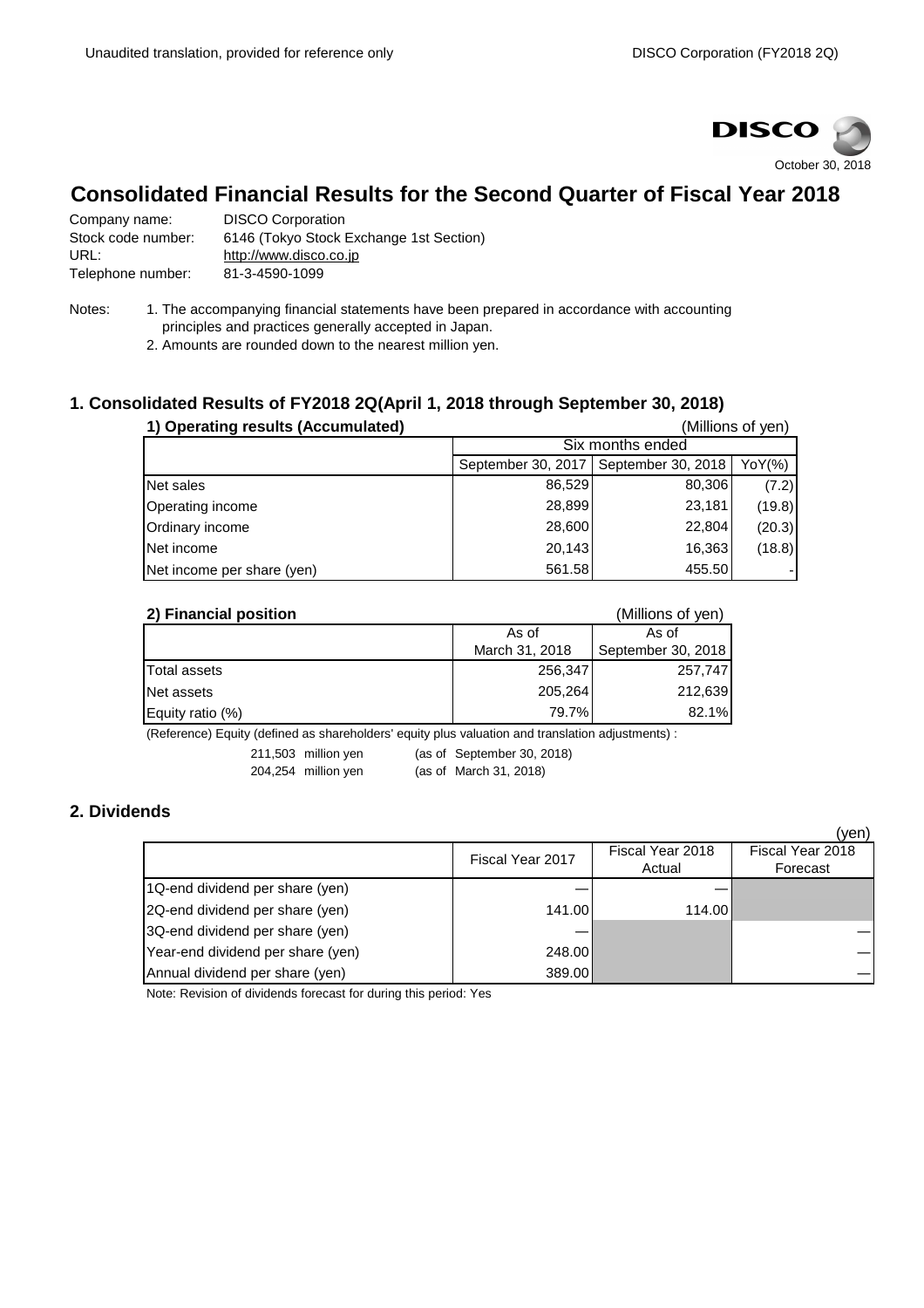## **3. Earnings Forecasts of FY2018 3Q**

|                            |                   | (Millions of yen) |
|----------------------------|-------------------|-------------------|
|                            | Nine month ending | YoY (%)           |
|                            | December 31,2018  |                   |
| Net sales                  | 115,600           | (9.0)             |
| Operating income           | 31,400            | (21.9)            |
| Ordinary income            | 31,400            | (20.9)            |
| Net income                 | 22,300            | (18.6)            |
| Net income per share (yen) | 620.75            |                   |

Note: Revision of earnings forecast for during this period: Yes

#### **4. Others**

- 1) Important changes in subsidiaries: None
- 2) Changes in principles, procedures and display of accounting method concerning consolidated statement policies.
	- 1. Changes in accounting policies along with changes in accounting standards: None
	- 2. Other changes: None
- 3) Number of shares outstanding (common stock)
	- ① Number of shares issued (include treasury stocks)

| As of September 30, 2018:            | 35,928,971 shares |
|--------------------------------------|-------------------|
| As of March 31, 2018:                | 35,927,471 shares |
| 2 Number of shares of treasury stock |                   |
| As of September 30, 2018:            | 4,823 shares      |
| As of March 31, 2018:                | 4,823 shares      |
| 3 Average number of shares           |                   |
| As of September 30, 2018:            | 35,923,207 shares |
| As of September 30, 2017:            | 35,869,230 shares |
|                                      |                   |

#### **Explanations on the appropriate use of earnings forecasts:**

The performance forecasts and estimates stated in this Financial Review are based on certain assumptions judged to be reasonable at the present time in light of information currently available. Consequently, actual operating results may differ substantially from the projections in the Financial Review.

### **(Reference) Non-consolidated Earnings Forecasts of FY2018**

|                            |                   | (Millions of yen) |
|----------------------------|-------------------|-------------------|
|                            | Nine month ending | YoY (%)           |
|                            | December 31,2018  |                   |
| Net sales                  | 98,400            | (8.4)             |
| Operating income           | 24,000            | (20.7)            |
| Ordinary income            | 36,600            | 14.2              |
| Net income                 | 28,800            | 28.9              |
| Net income per share (yen) | 801.69            |                   |

Note: Revision of earnings forecast for during this period: Yes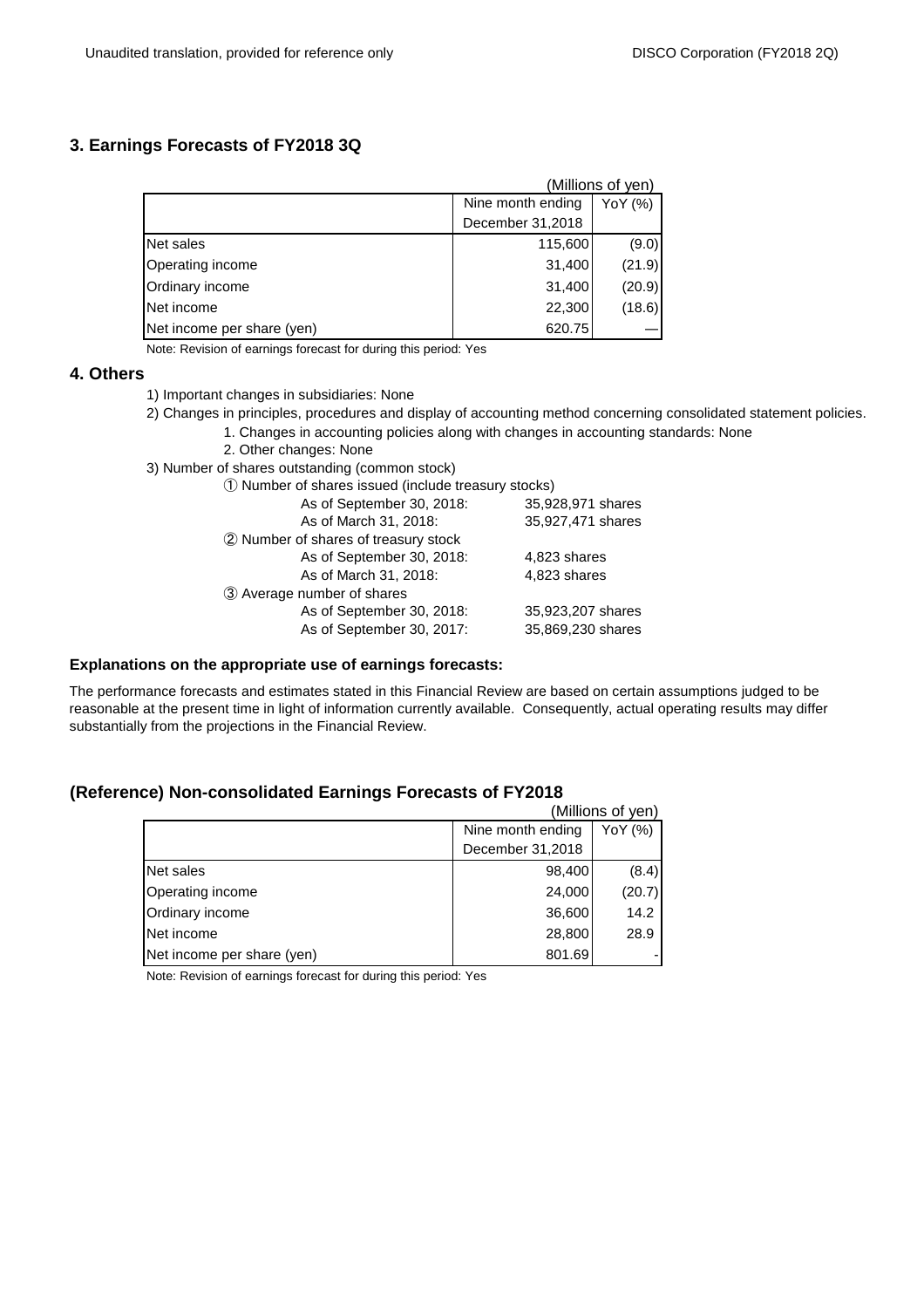# **5**.**Consolidated quarterly balance sheets**

|                                                       | (Millions of yen)    |                             |
|-------------------------------------------------------|----------------------|-----------------------------|
|                                                       | As of March 31, 2018 | As of September 30,<br>2018 |
| <b>Assets</b>                                         |                      |                             |
| <b>Current assets</b>                                 |                      |                             |
| Cash and deposits                                     | 91,574               | 90,643                      |
| Notes and accounts receivable - trade                 | 43,647               | 45,398                      |
| Merchandise and finished goods                        | 7,093                | 7,354                       |
| Work in process                                       | 9,656                | 9,908                       |
| Raw materials and supplies                            | 16,943               | 19,493                      |
| Other                                                 | 5,809                | 3,179                       |
| Allowance for doubtful accounts                       | (52)                 | (51)                        |
| Total current assets                                  | 174,673              | 175,926                     |
| Non-current assets                                    |                      |                             |
| Property, plant and equipment                         |                      |                             |
| Buildings and structures, net                         | 33,129               | 32,450                      |
| Other, net                                            | 36,135               | 37,838                      |
| Total property, plant and equipment                   | 69,264               | 70,288                      |
| Intangible assets                                     | 511                  | 486                         |
| Investments and other assets                          |                      |                             |
| Other                                                 | 11,921               | 11,069                      |
| Allowance for doubtful accounts                       | (23)                 | (24)                        |
| Total investments and other assets                    | 11,897               | 11,045                      |
| Total non-current assets                              | 81,673               | 81,821                      |
| <b>Total assets</b>                                   | 256,347              | 257,747                     |
| Liabilities                                           |                      |                             |
| <b>Current liabilities</b>                            |                      |                             |
| Notes and accounts payable - trade                    | 6,286                | 3,608                       |
| Electronically recorded obligations - operating       | 14,230               | 16,819                      |
| Income taxes payable                                  | 10,209               | 5,800                       |
| Provision for bonuses                                 | 8,651                | 7,651                       |
| Other provision                                       | 646                  | 821                         |
| Other                                                 | 10,280               | 9,593                       |
| <b>Total current liabilities</b>                      | 50,306               | 44,295                      |
| Non-current liabilities                               | 776                  | 812                         |
| <b>Total liabilities</b>                              | 51,082               | 45,107                      |
| Net assets                                            |                      |                             |
| Shareholders' equity                                  |                      |                             |
| Capital stock                                         | 20,651               | 20,656                      |
| Capital surplus                                       | 22,639               | 22,644                      |
| Retained earnings                                     | 157,919              | 165,373                     |
| <b>Treasury shares</b>                                | (25)                 | (25)                        |
| Total shareholders' equity                            | 201,184              | 208,649                     |
| Accumulated other comprehensive income                |                      |                             |
| Valuation difference on available-for-sale securities | 1,498                | 735                         |
| Foreign currency translation adjustment               | 1,619                | 2,157                       |
| Remeasurements of defined benefit plans               | (47)                 | (38)                        |
| Total accumulated other comprehensive income          | 3,070                | 2,854                       |
| Share acquisition rights                              | 899                  | 992                         |
| Non-controlling interests                             | 110                  | 143                         |
| Total net assets                                      | 205,264              | 212,639                     |
| Total liabilities and net assets                      | 256,347              | 257,747                     |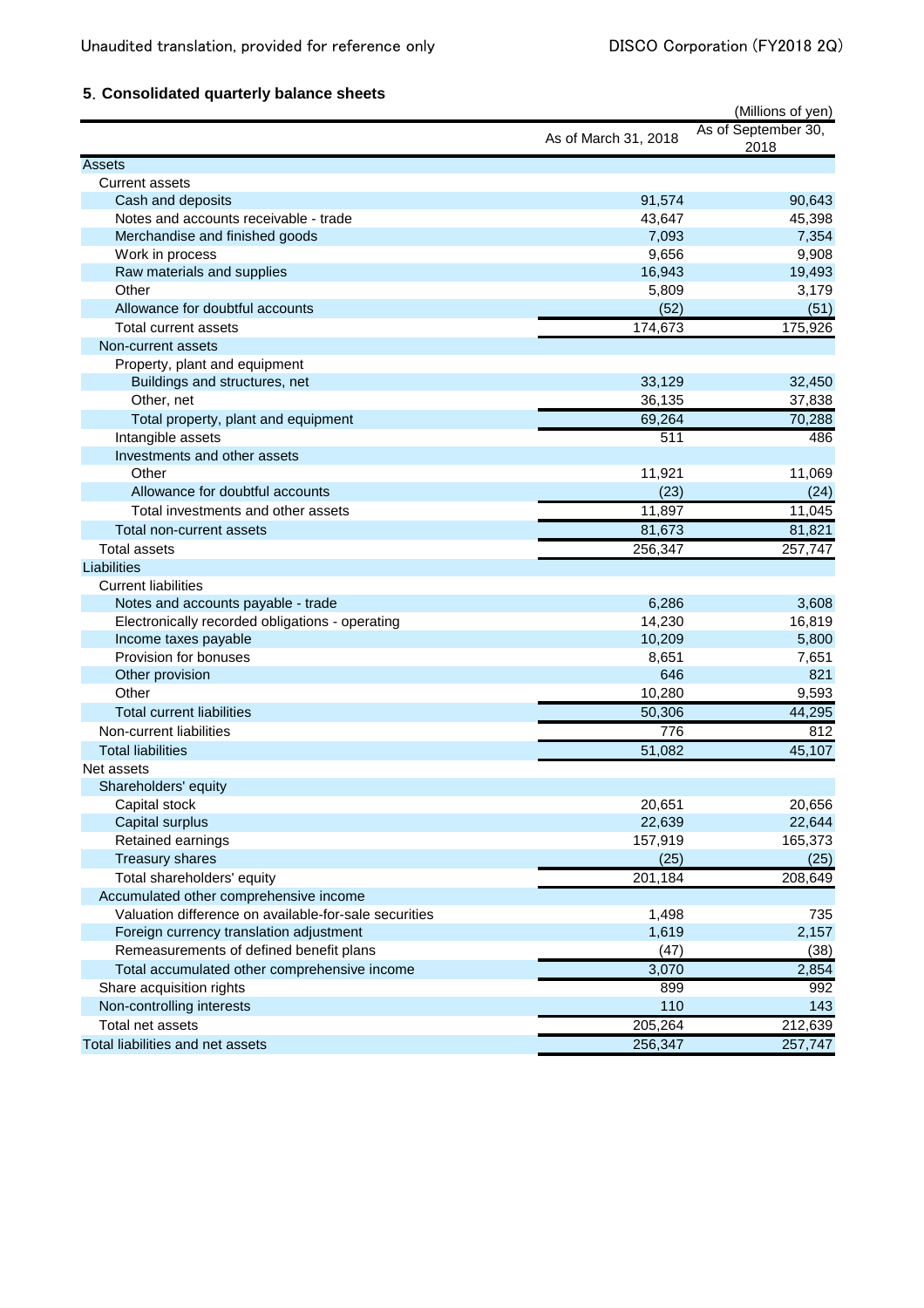## **6.Consolidated quarterly statements of (comprehensive) income**

|                                                                     |                  | (Millions of yen) |
|---------------------------------------------------------------------|------------------|-------------------|
|                                                                     | Six months ended | Six months ended  |
|                                                                     | 30-Sep-17        | 30-Sep-18         |
| Net sales                                                           | 86,529           | 80,306            |
| Cost of sales                                                       | 35,147           | 33,290            |
| Gross profit                                                        | 51,381           | 47,016            |
| Selling, general and administrative expenses                        | 22,481           | 23,834            |
| Operating profit                                                    | 28,899           | 23,181            |
| Non-operating income                                                |                  |                   |
| Interest income                                                     | 25               | 48                |
| Share of profit of entities accounted for using equity method       | 118              | 194               |
| Rent income                                                         | 36               | 33                |
| Subsidy income                                                      | 10               | 12                |
| Other                                                               | 75               | 108               |
| Total non-operating income                                          | 266              | 396               |
| Non-operating expenses                                              |                  |                   |
| Interest expenses                                                   | 20               | 1                 |
| Sales discounts                                                     | 35               | 27                |
| Foreign exchange losses                                             | 475              | 732               |
| Depreciation                                                        | 24               | 5                 |
| Other                                                               | 9                | 7                 |
| Total non-operating expenses                                        | 565              | 774               |
| Ordinary profit                                                     | 28,600           | 22,804            |
| Extraordinary income                                                |                  |                   |
| Gain on sales of non-current assets                                 | 12               | 16                |
| Gain on reversal of share acquisition rights                        |                  | $\mathbf 0$       |
| Insurance income                                                    | 76               |                   |
| Total extraordinary income                                          | 88               | $\overline{17}$   |
| <b>Extraordinary losses</b>                                         |                  |                   |
| Loss on sales and retirement of non-current assets                  | 67               | 12                |
| Loss on sales of investment securities                              | 1                |                   |
| Loss on valuation of investment securities                          | $\mathbf 0$      | $\mathbf 0$       |
| Special retirement expenses                                         | 57               | 76                |
| Loss on disaster                                                    |                  | 227               |
| Total extraordinary losses                                          | 126              | 317               |
| Profit before income taxes                                          | 28,563           | 22,504            |
| Income taxes - current                                              | 8,468            | 6,140             |
| Income taxes - deferred                                             | (74)             | (28)              |
| Total income taxes                                                  | 8,393            | 6,111             |
| Profit                                                              | 20,169           | 16,392            |
| Profit attributable to                                              |                  |                   |
| Profit attributable to owners of parent                             | 20,143           | 16,363            |
| Profit attributable to non-controlling interests                    | 25               | 29                |
| Other comprehensive income                                          |                  |                   |
| Foreign currency translation adjustment                             | 896              | 695               |
| Remeasurements of defined benefit plans, net of tax                 | $\overline{2}$   | 8                 |
| Share of other comprehensive income of entities accounted for using | 635              | (917)             |
| equity method                                                       |                  |                   |
| Total other comprehensive income                                    | 1,534            | (212)             |
| Comprehensive income                                                | 21,704           | 16,180            |
| Comprehensive income attributable to                                |                  |                   |
| Comprehensive income attributable to owners of parent               | 21,678           | 16,147            |
| Comprehensive income attributable to non-controlling interests      | 25               | 32                |